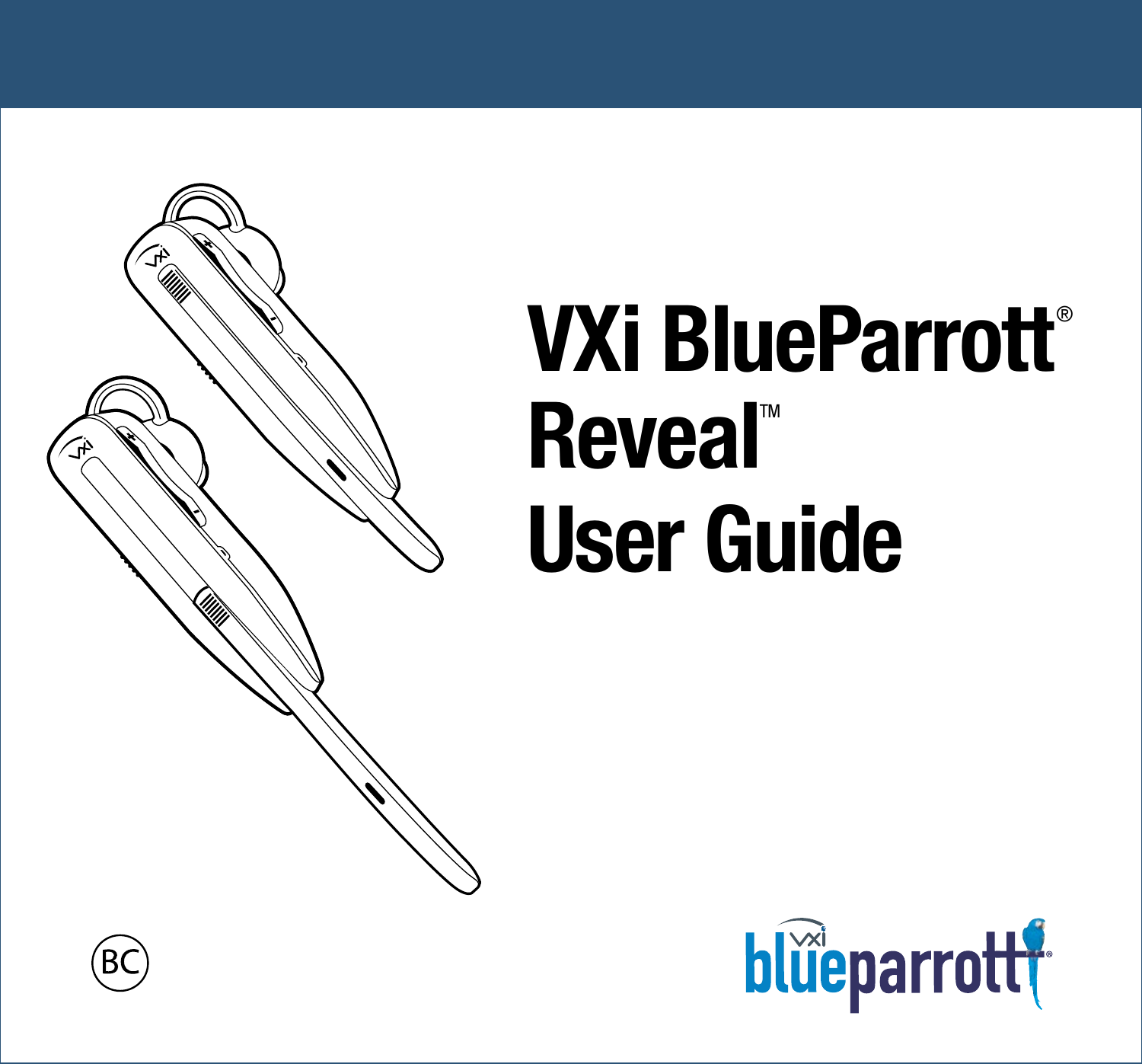### TABLE OF CONTENTS

| • Battery Power Indicators<br>• Operation While Using the Charger/Adapter                                                       |  |
|---------------------------------------------------------------------------------------------------------------------------------|--|
| •On/Off/Standby<br>• Pairing with a Phone<br>-NFC (One-Touch) Pairing<br>-Regular Pairing<br>• Wearing and Adjusting the Reveal |  |
| • Making/Taking Calls                                                                                                           |  |

Advanced Features and Functions....................[14](#page-13-0)

- •Multiple Device Pairing
- •Multipoint Mode
- •Additional Features and Functions
	- –Last Number Redial
	- –Call Waiting/Rejecting a Call
	- –Rejecting a Call
	- –Phone Voice Control (e.g. Siri® or Google NowTM)
	- –Muting
	- –Transferring Audio
	- –Turning Headset Indicator Lights On/Off
- •Resetting Headset Paired Devices List

Functions & Indicators Table............................[19](#page-18-0)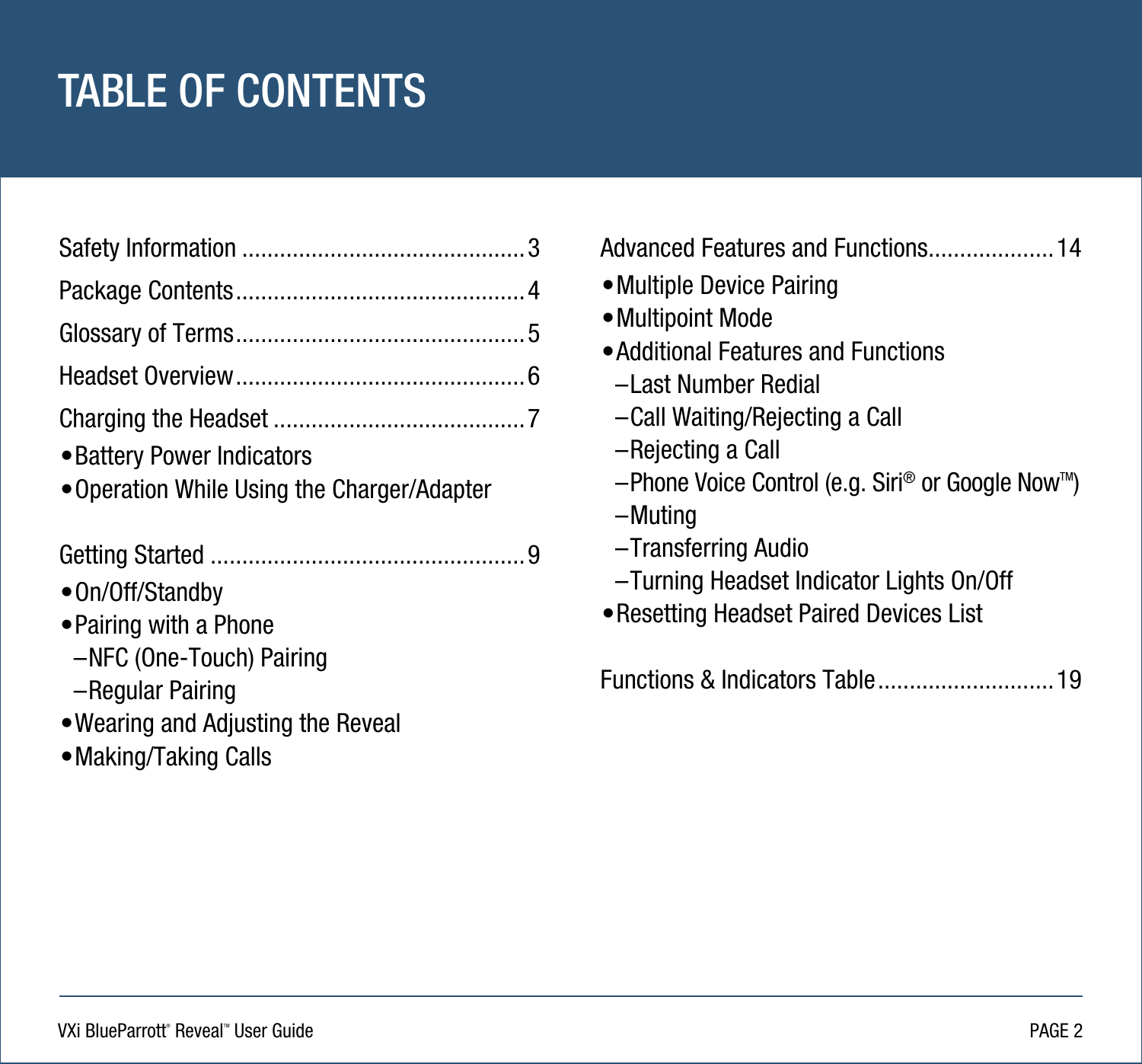### <span id="page-2-0"></span>SAFETY INFORMATION

*IMPORTANT SAFETY NOTE: Prolonged exposure to high volume levels can damage your hearing. To avoid injury, set the volume to the lowest comfortable level. If you experience ringing in your ears, or voices sound muffled, stop using the headset. Avoid turning up the volume to block noisy surroundings. It's possible for your ears to adapt to volume that is too high, and this could result in permanent hearing damage without any noticeable discomfort.*

- Check with local and state laws regarding cell phone/headset usage while operating a motor vehicle.
- Do not immerse any part of this product in water.
- Plastic bags and small parts may cause choking if ingested. Keep them away from small children and pets.
- Use only the power cords included with this product.
- Avoid temperatures exceeding 140° F (will cause equipment failure).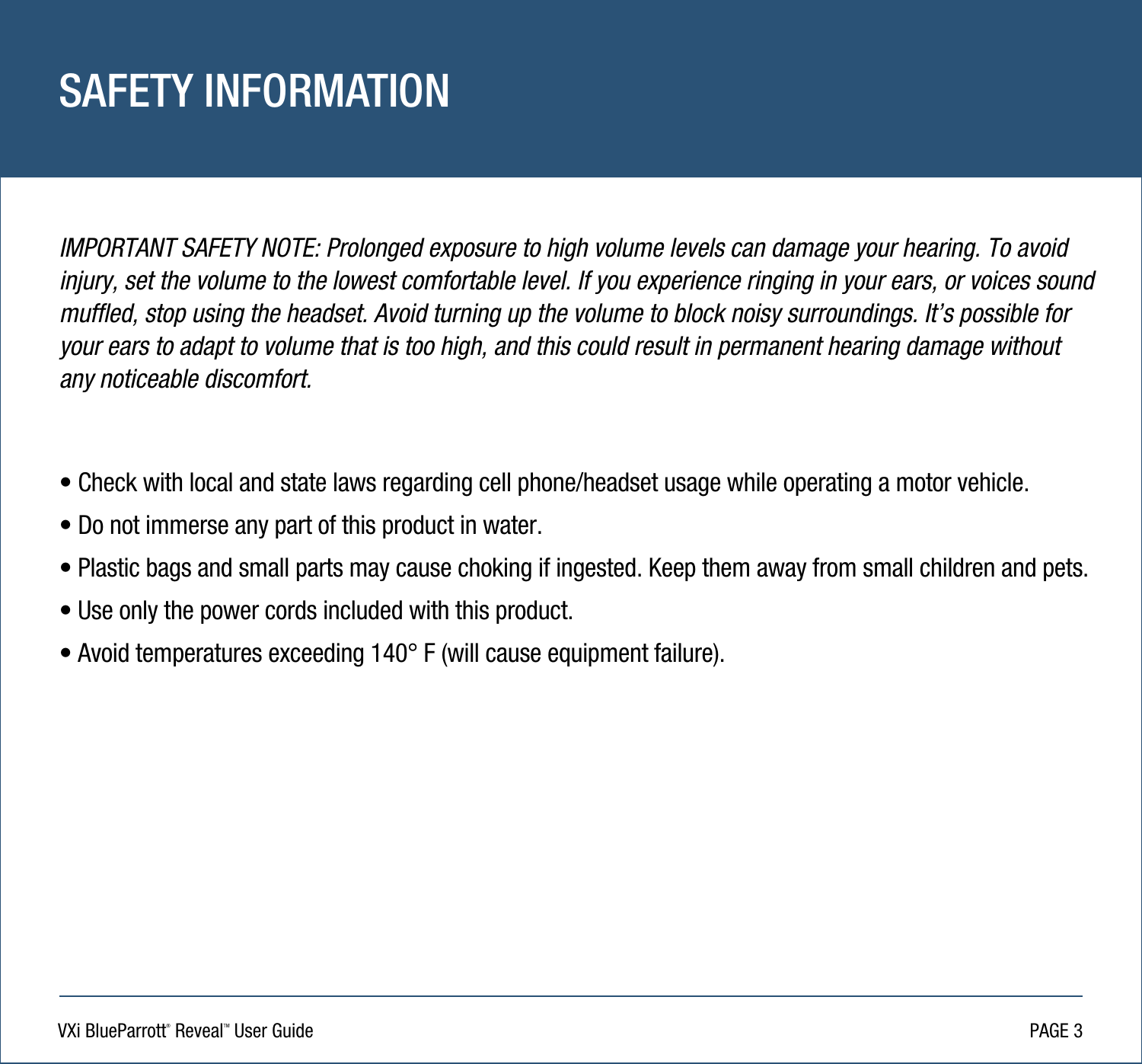### <span id="page-3-0"></span>PACKAGE CONTENTS

- **1.** BlueParrott<sup>®</sup> Reveal™ Headset
- **2.** Carrying Case
- **3.** Choice of Ear Buds (multiple sizes)
- **4.** USB Charging Cable
- **5.** Choice of Ear Hooks (multiple sizes)
- **6.** Auto Adapter
- **7.** Quick-Start Guide\*
- **8.** Warranty and Compliance Insert\*

 *\*Not pictured.*



*Images are not shown to scale.*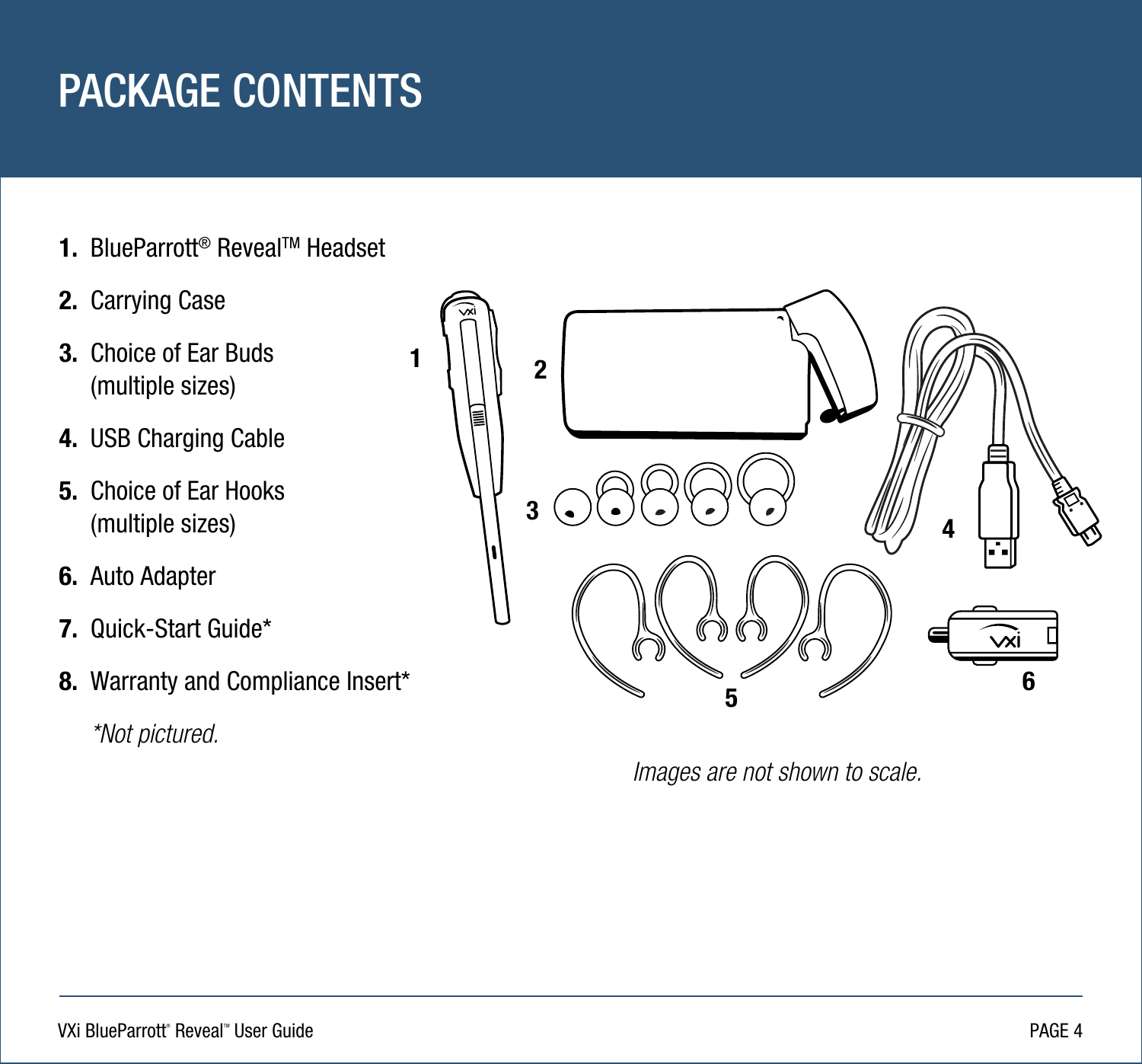### <span id="page-4-0"></span>GLOSSARY OF TERMS

- **On:** Headset is on, but there is no connection to the phone (red light will flash).
- **MFB:** Abbreviation for "Multifunction Button."
- **Multipoint Mode:** Multipoint Mode allows you to connect and switch between two Bluetooth devices.
- **Paired:** Two Bluetooth devices agree to communicate with one another.
- **Standby Mode:** Headset is on, Bluetooth link is active, and the user is not on a call (blue light will flash).
- **Talk Mode:** Headset is in use with the cell phone while the cell phone is on an active call (blue light will flash).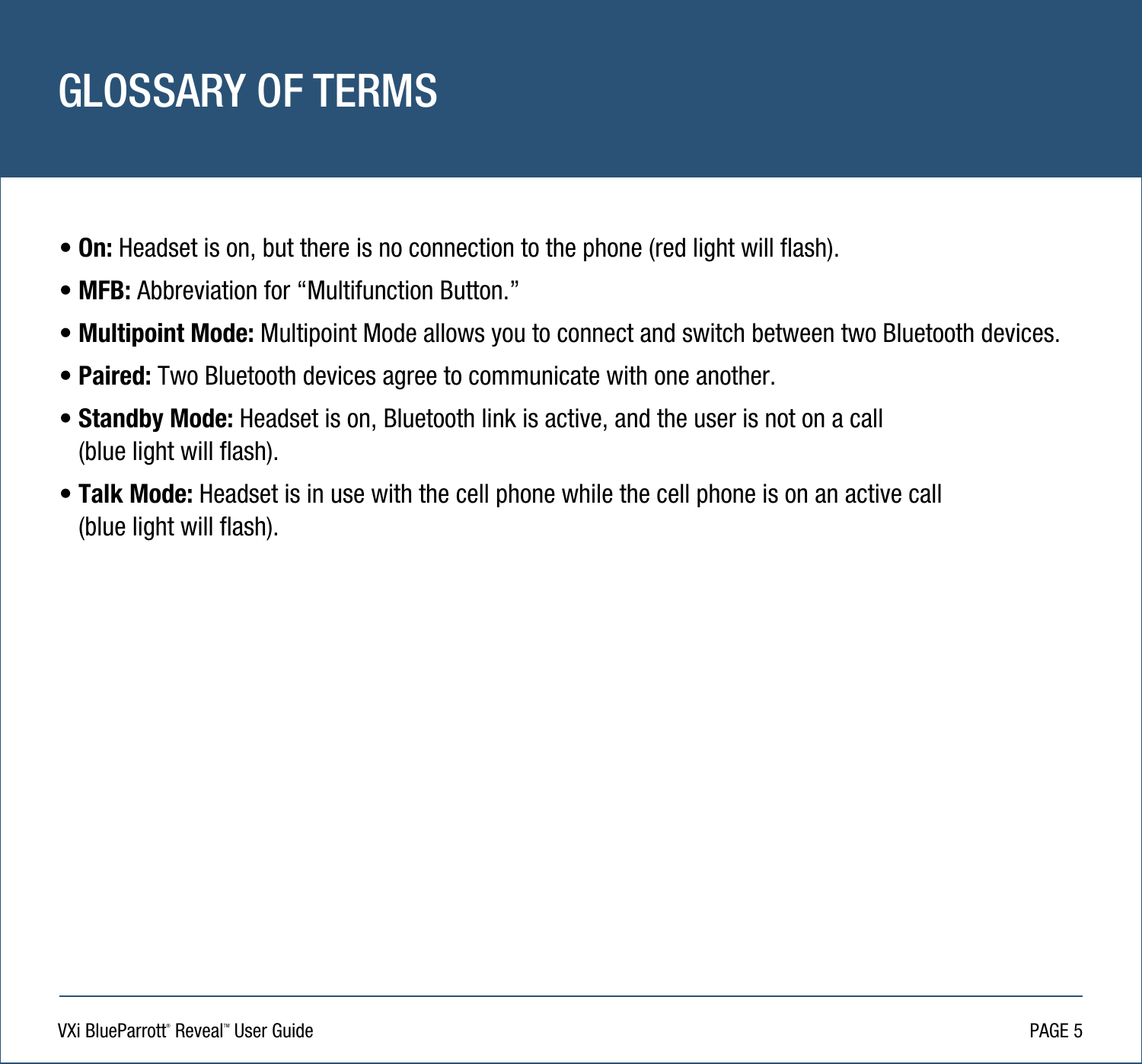### <span id="page-5-0"></span>HEADSET OVERVIEW

- **A.** Volume Up/Mute
- **B.** Volume Down
- **C.** Extendable Microphone Boom
- **D.** On/Off Switch
- **E.** Indicator Lights
- **F.** Multifunction Button (MFB)
- **G.** NFC Zone (pictured below)



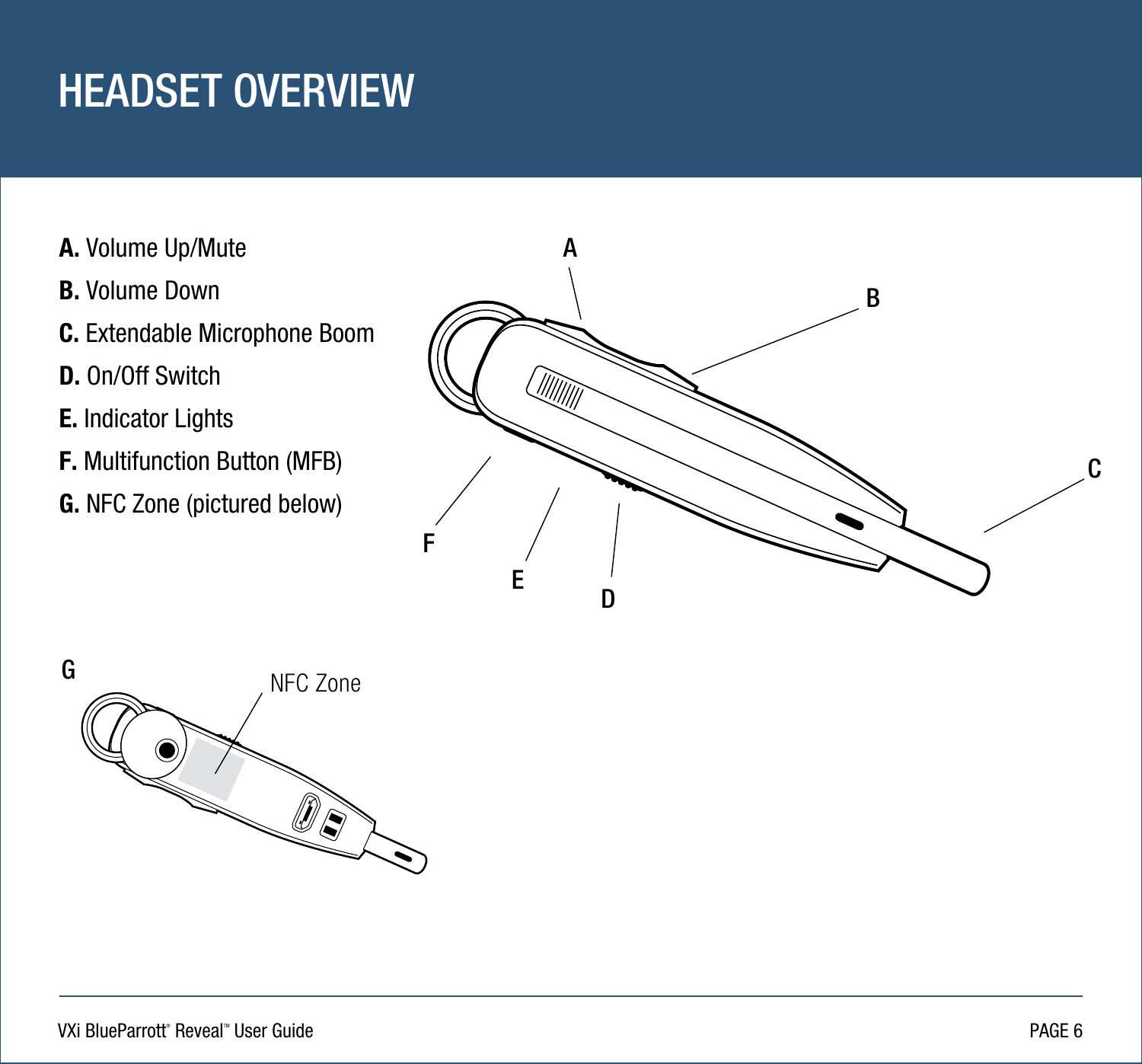### <span id="page-6-0"></span>CHARGING THE HEADSET

Connect USB charger cord into the headset's USB charging port. If the headset is *not* fully charged, the indicator will turn red. When the indicator turns blue and *stays* blue, the unit is fully charged. A *fully* discharged battery will need approximately 1.5 hours to achieve a complete charge.



#### **Battery Power Indicators**

While charging, the indicator light shows the level of battery power on your Reveal as follows:

**Blue light:** Fully charged. Over 7 hours' talk time.

**Red light:** Less than a full charge.

For best performance, keep charging the headset when not in use.

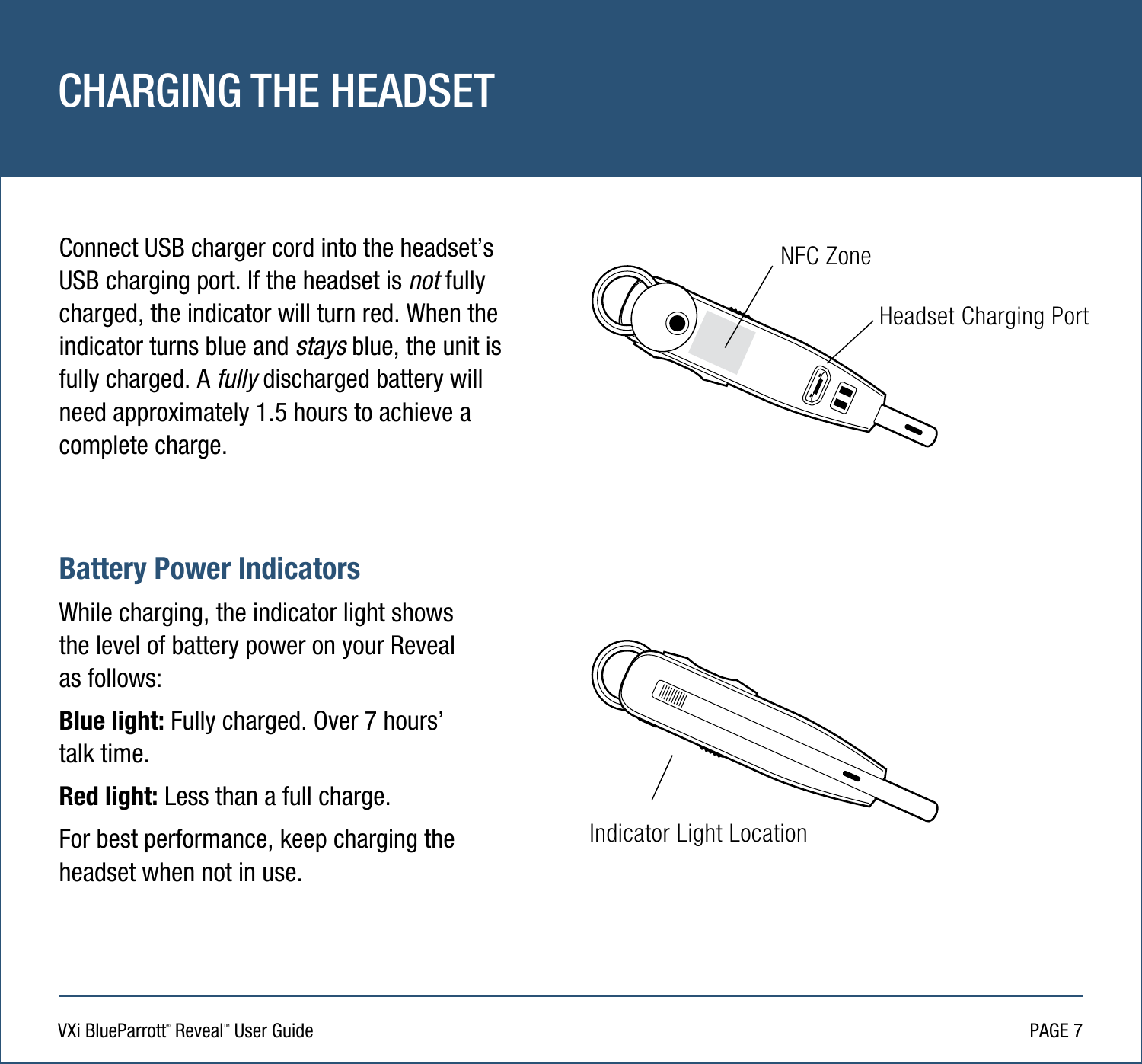### **Operation While Using the Charger/Adapter**

The Reveal headset should be operated from battery power only. If you connect the headset to a charger while it is turned on, it will reset and shut off. To turn it back on again, first unplug the headset from the USB charging cord, slide the switch to the "off" position (if not already done), then back to the "on" position.

*NOTE: Do not attach the charger mid-call. This will cause the headset to reset, and the call will be sent back to the phone.*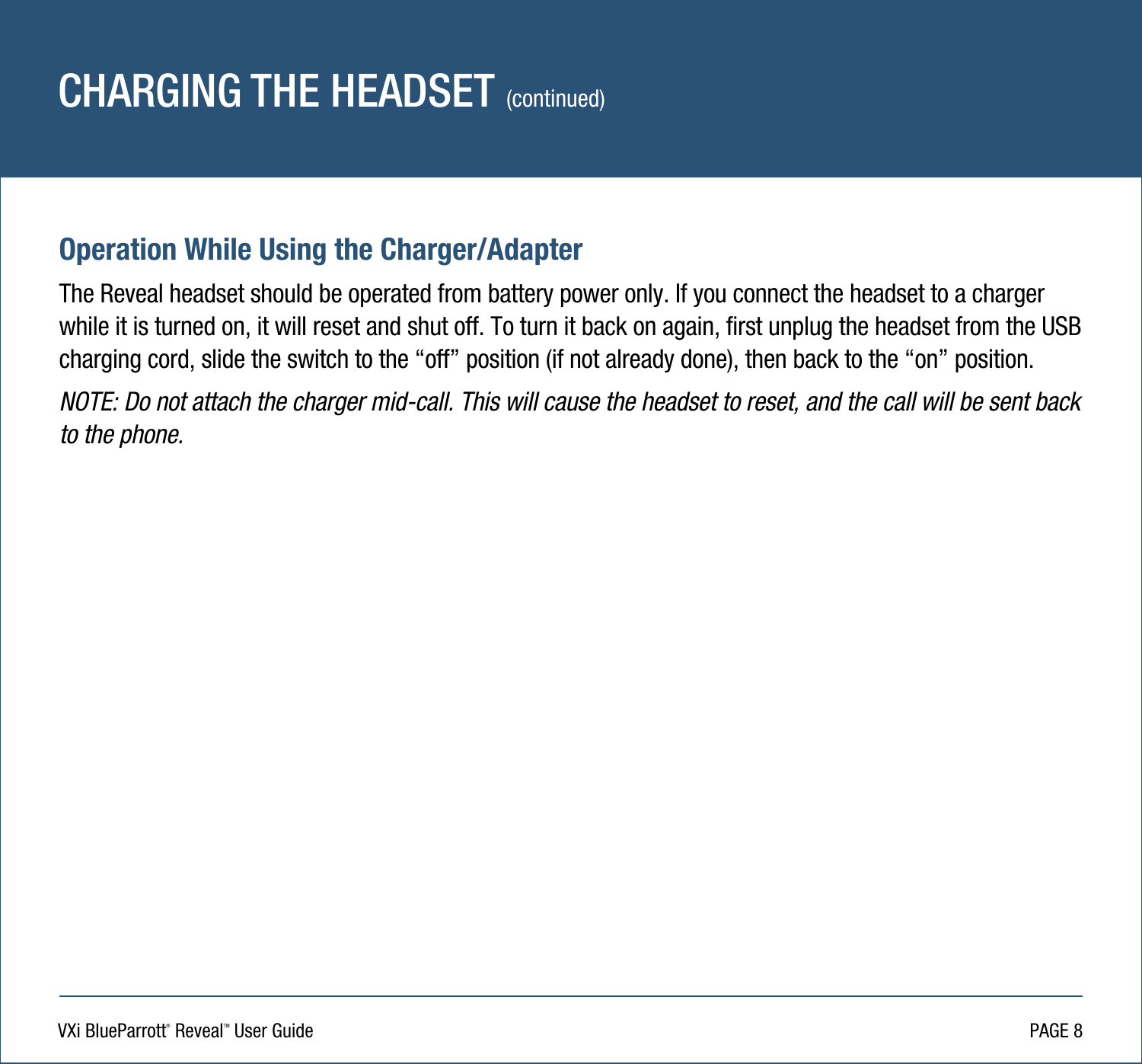## <span id="page-8-0"></span>GETTING STARTED

### **On/Off/Standby**

**Turn Headset On:** Slide the switch down towards the boom to expose a green bar in the switch cavity. The LED will flash blue three times and you will hear a voice prompt, "Power on."

**Turn Headset Off (conserves battery power):** Slide the switch up towards the back of the headset to expose a red bar in the switch cavity. The LED will flash red four times and you will hear a voice prompt, "Power off."

**Standby Mode:** Once the headset is turned on (after the initial pairing), it will attempt to connect to the last device that it was paired with, putting itself into Standby Mode.

### **Pairing with a Phone**

#### **NFC (One-Touch) Pairing**

- 1. Confirm that your cell phone is NFC-capable.
- 2. Make sure that NFC is enabled on your cell phone.
- 3. Turn the headset on.
- 4. Place the NFC zone of your cell phone against the NFC zone of the headset and hold together while your cell phone registers the headset.



5. Follow the prompts on your cell phone until it confirms pairing is successful.

*Note: NFC and One-Touch Pairing are dependent on your cell phone. The size and sensitivity of your phone's NFC zone and how to connect the headset may vary between devices.*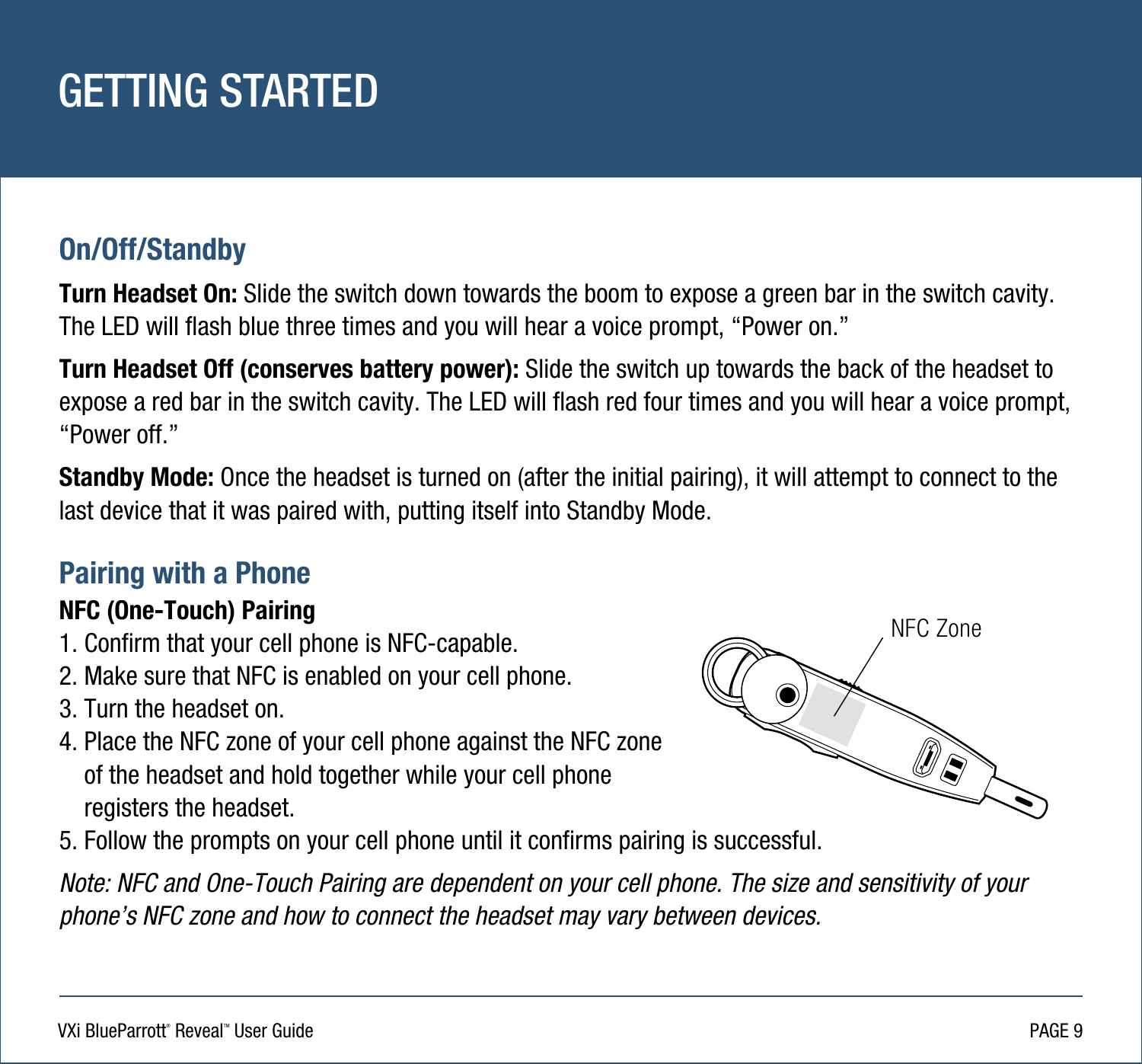### **Manual Pairing**

#### **Placing Headset into Pairing Mode**

When you turn the headset on for the first time, or if its pairing memory has been wiped clear, it will go into pairing mode automatically. If the headset has already been paired with another device, you will need to manually put it into pairing mode if you are not going to use NFC Pairing.

Power on the headset, then press and hold the MFB for approximately 6 seconds until you hear the audio prompt "Discovering." The headset will be visible for pairing to devices for 120 seconds.

#### **Pairing to a Cell Phone**

- 1. Make sure that other Bluetooth devices are turned off or out of range.
- 2. Place the headset into pairing mode.
- 3. Put your cell phone in Bluetooth Search/Scan Mode per the manufacturer's instructions.
- 4. Select "VXi Reveal" to pair. (Passcode is "0000" if needed.)
- 5. When connected, the headset will give you the voice prompt, "Your headset is connected" and the indicator light will flash blue.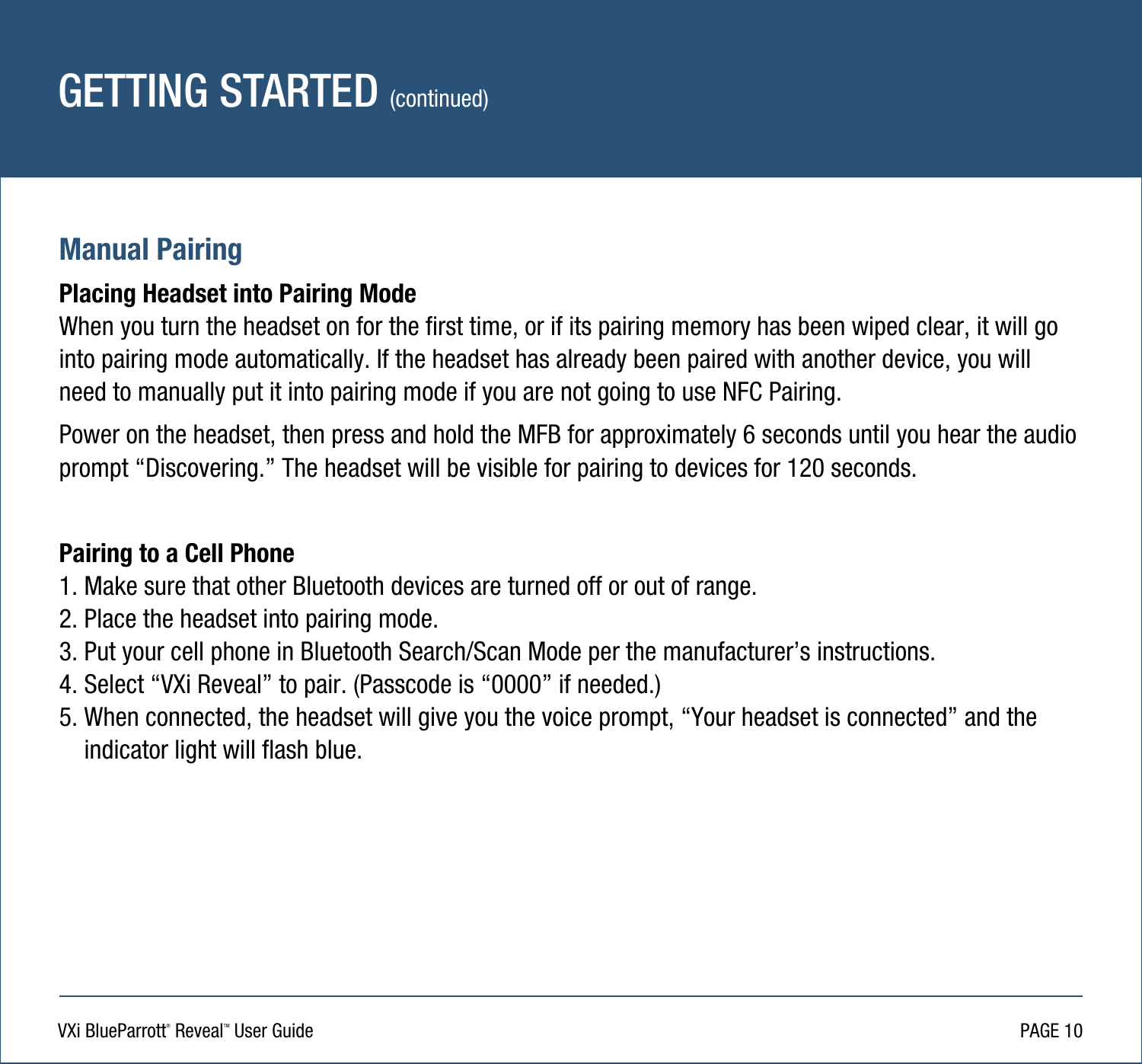### **Wearing and Adjusting the Reveal**

The headset is provided with the medium-loop earbud already attached. If you need to change it, peel it off and replace with the earbud of your choice.

Choose the ear bud and ear hook (if desired) that best fits your ear.

The headset can be worn on either ear, with or without the ear hook. The ear hooks are left and right specific and are marked with an "L" for left or "R" for right to show which side they are for.

To attach an ear hook, clip the "C" of the hook over the neck of the receiver.

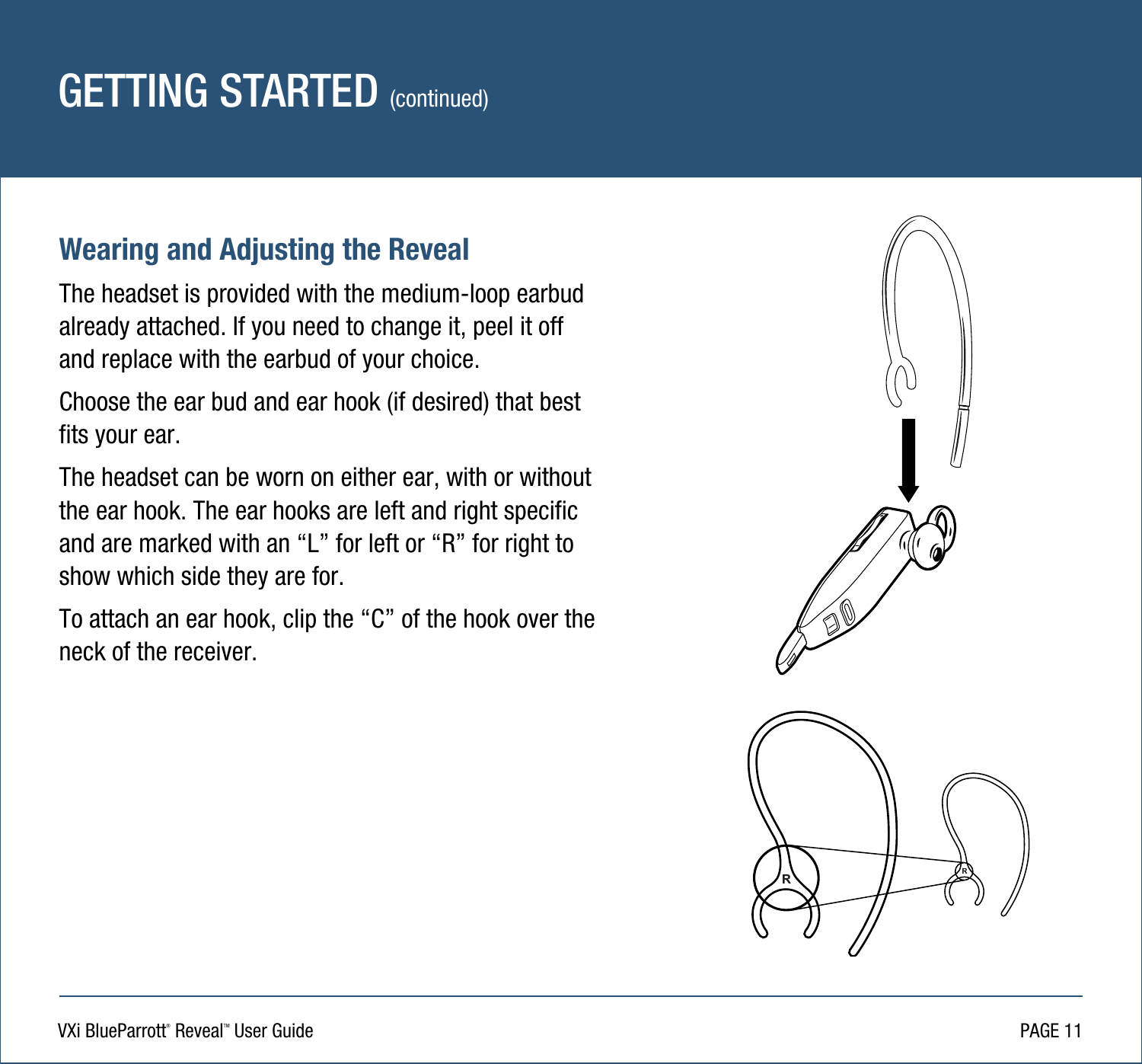When wearing your Reveal, adjust the fit by rotating the ear bud so that the stabilizer loop (if applicable) presses against the back curve of your ear. Make sure that the boom is pointing towards the corner of your mouth.

To get the best performance from our noise-canceling technology, angle the microphone boom towards the corner of your mouth. Positioning is important; small adjustments in microphone placement can improve performance.

### **Using the Headset in High-Noise Situations**

The microphone boom is extendable for greater levels of noise cancelation in noisy environments. Simply slide the boom in or out as needed.

#### **For Normal Use (Low-Noise Environment) For Noisy Environments**





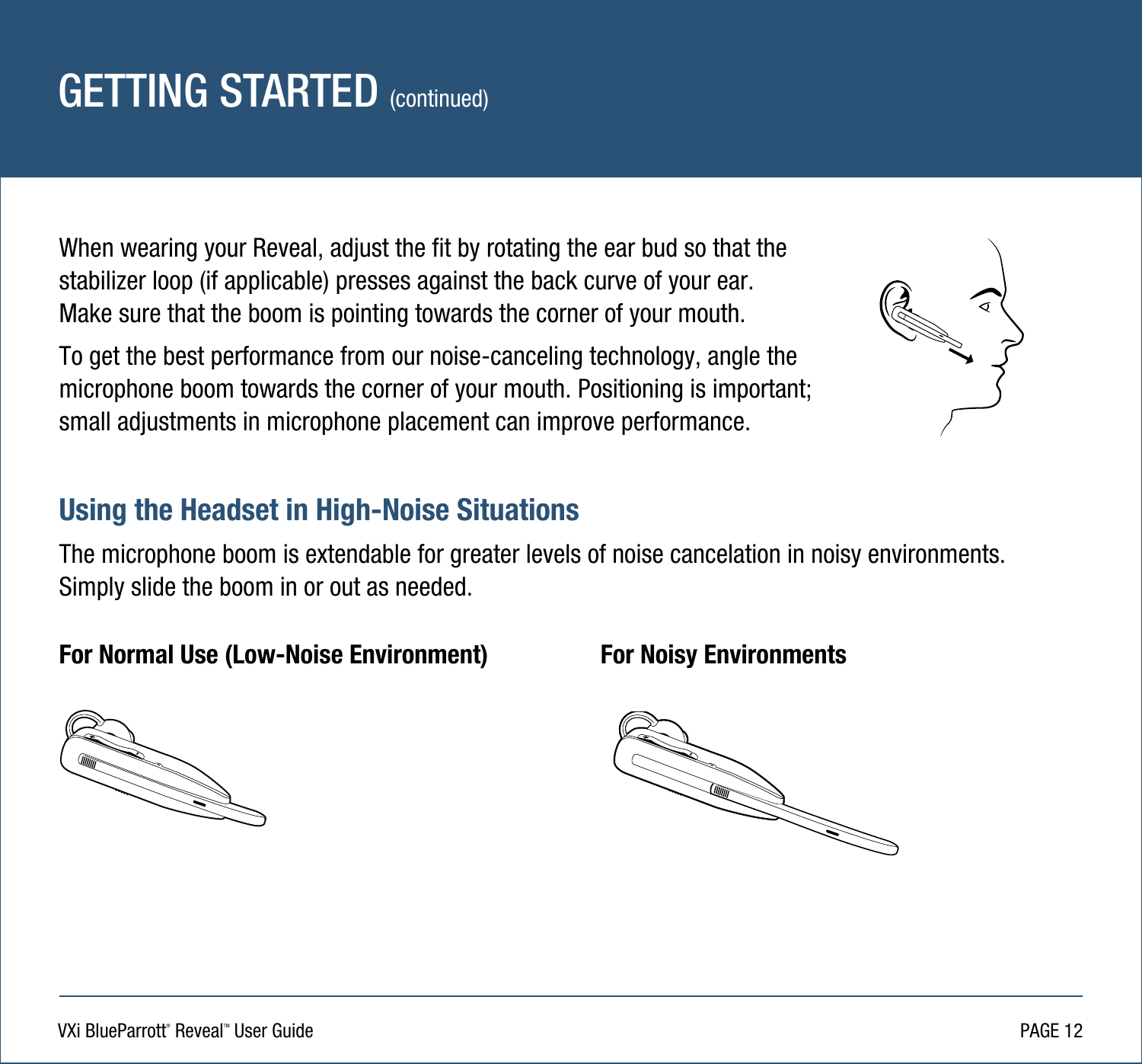### **Making/Taking Calls**

The headset must be on and connected with your phone.

#### **Making a Call**

- 1. Dial the desired number on your phone. You will hear the call in the headset.
- 2. To end the call, press the MFB once. The call will end and the headset will enter standby mode.

#### **Answering a Call**

- 1. When you receive a call, you will hear ring tones in the headset. Press the MFB once to answer the call.
- 2. To end the call, press the MFB once. The call will end and the headset will enter standby mode.

#### **Rejecting an Incoming Call**

1. To reject an incoming call, press and hold the MFB for two seconds. You will hear a two-note descending tone and the call will be transferred to your voicemail (if available).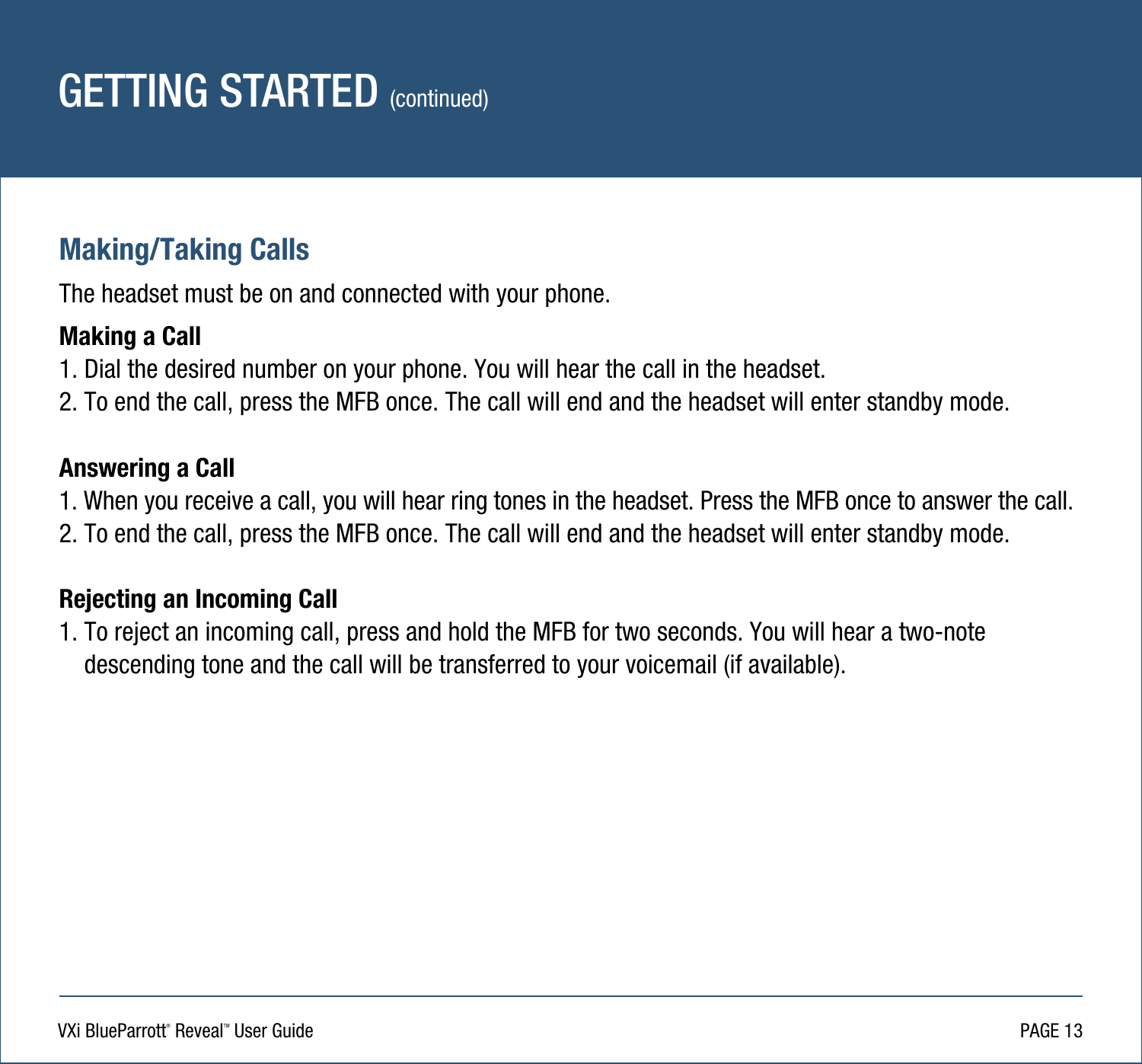## <span id="page-13-0"></span>ADVANCED FEATURES AND FUNCTIONS

#### **Multiple Device Pairing and Multipoint Mode**

The Reveal has pairing memory for up to 8 devices. The headset can also use Multipoint Mode, which means that it can be connected to two Bluetooth devices at the same time. You do not have to do anything to enable Multipoint Mode.

#### **Using the Reveal in Multipoint Mode**

- 1. To use the headset in Multipoint Mode, first make sure the headset is paired with both your devices.
- 2. With both devices in range and with their Bluetooth enabled, turn the headset on.
- 3. As each Bluetooth device connects to the headset, you will hear the voice prompt, "Your headset is connected."

The Reveal will monitor both phones and enable you to answer a call on either one from the headset.

If you are on a call and the other device receives a call, you will hear a notification in the headset.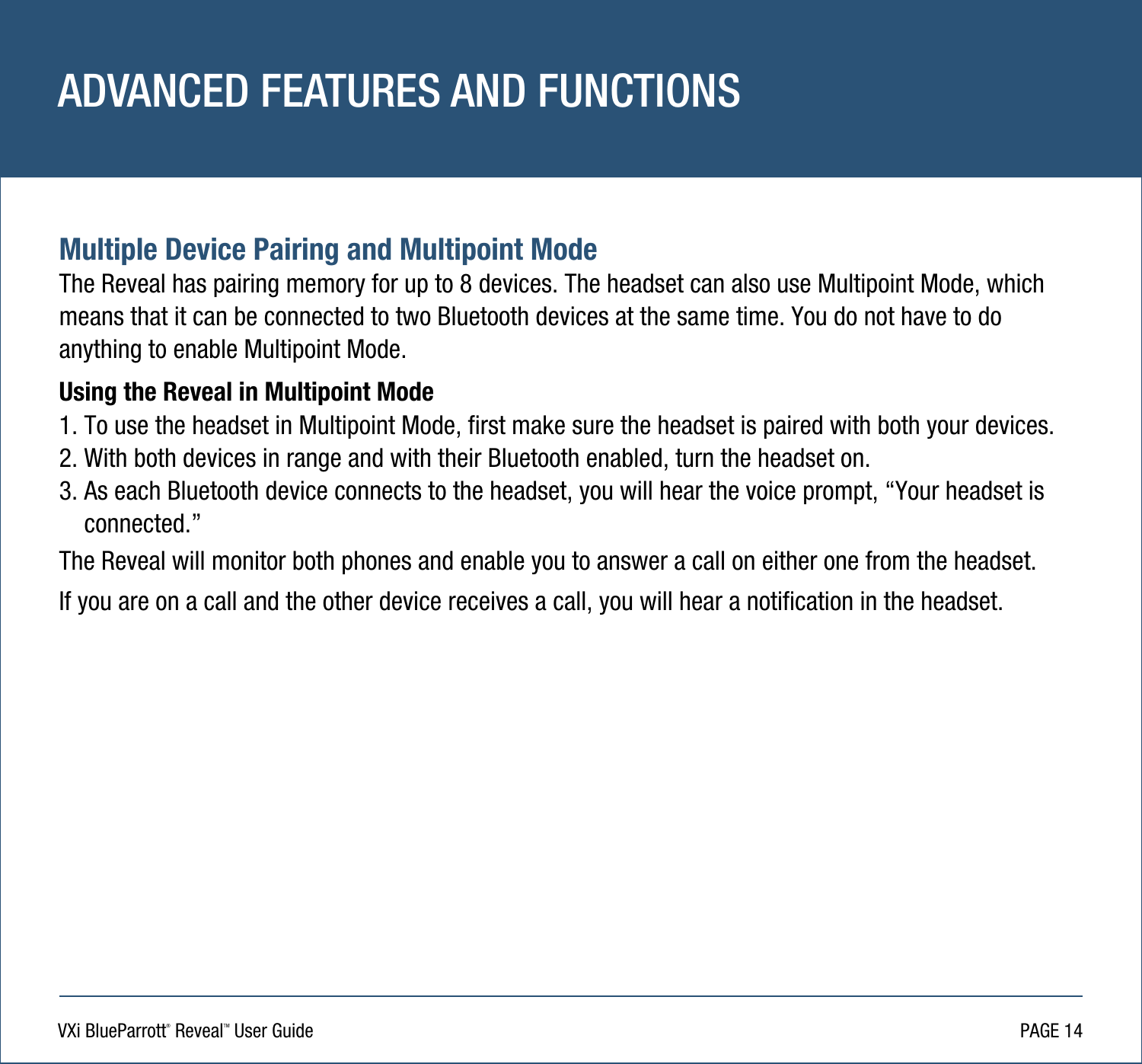### **Additional Features and Functions**

#### **i. Last Number Redial**

To redial the last number that was dialed from the cell phone, press and hold the Volume Down button for approximately 1 second. A beep will be heard and the phone will redial the last number.

#### **ii. Call Waiting/Rejecting a Call**

If you are on an active call and a second call comes in, you will hear a low tone notification in the headset. If supported by your phone, you have the following options:

- **To accept the incoming call and end the active call**, press the MFB once to end, and then once again to answer.
- **To accept the incoming call and place the active call on hold**, quickly press the MFB twice.
- **To reject the incoming call**, quickly press both the MFB and Volume Down buttons simultaneously.

#### **iii. Rejecting a Call**

**To reject an incoming call when not on another call**, press and hold the MFB for 1-2 seconds.

#### **iv. Phone Voice Control (e.g. Siri® or Google Now™)**

Press the MFB once while the headset is in standby mode to initiate voice command functions on your phone. Support for this is phone dependent. See your phone's user guide for more information.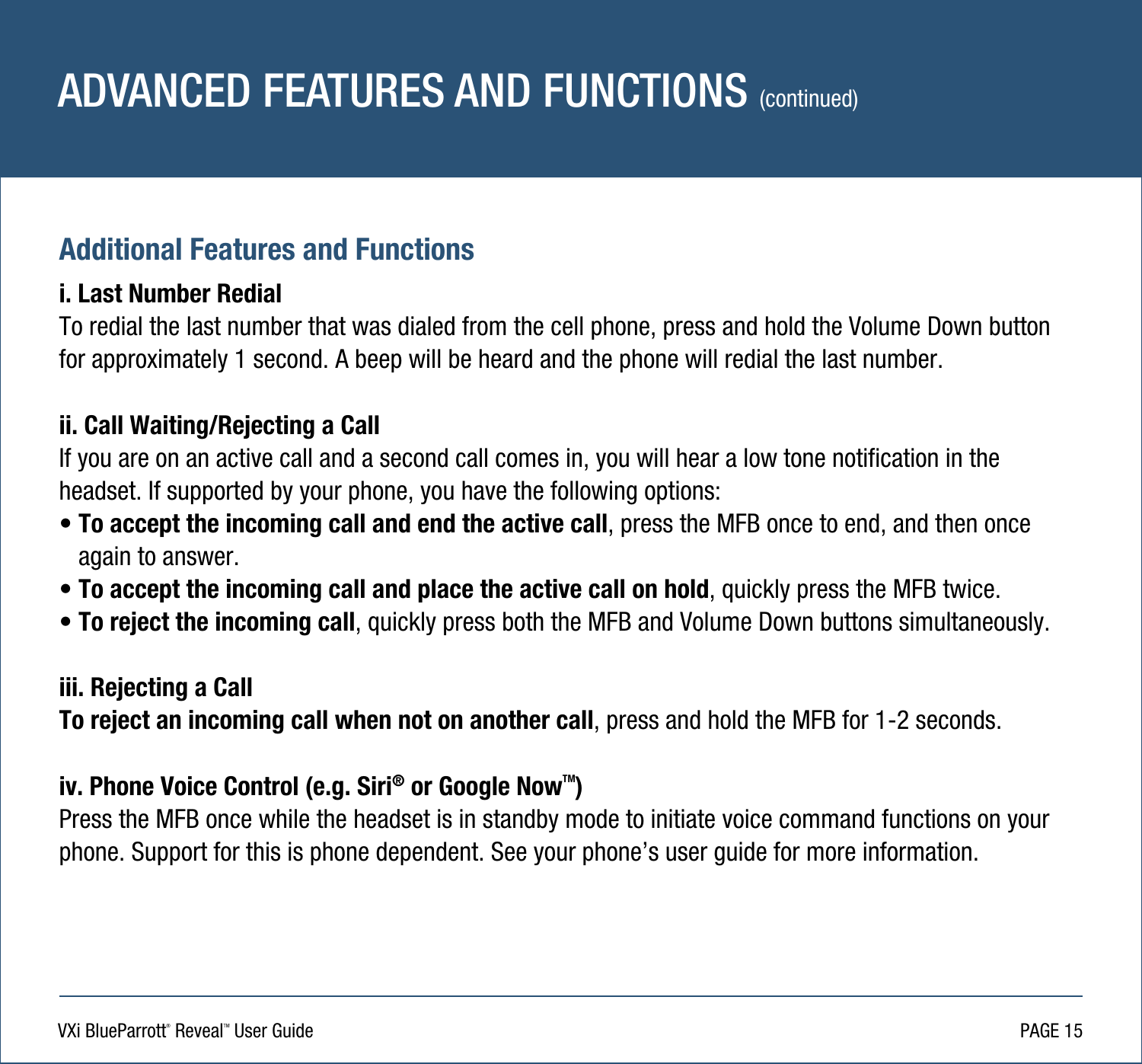### ADVANCED FEATURES AND FUNCTIONS (continued)

#### **v. Muting**

The Reveal can be muted while on a call by pressing and holding the Volume Up button for 1-2 seconds. A single tone will sound as mute is engaged.

To unmute, press and hold the button again for 1-2 seconds.

While muted, a reminder tone will sound every 10 seconds.

#### **vi. Transferring Audio**

To transfer audio from the headset to the cell phone while on a call, press and hold the Volume Down button for 1-2 seconds. The audio will transfer to the phone. Repeat to transfer audio back to the headset. When audio is transferred to the phone, the light on the headset will be off until audio is transferred back to the headset.

#### **vii. Turning Headset Indicator Lights On/Off**

A *quick* press of the Volume Up and Volume Down buttons together will turn the headset indicator lights off. Repeat to turn the indicator lights on. When powering on the headset, the indicator lights will be in the same state as they were when last powered off.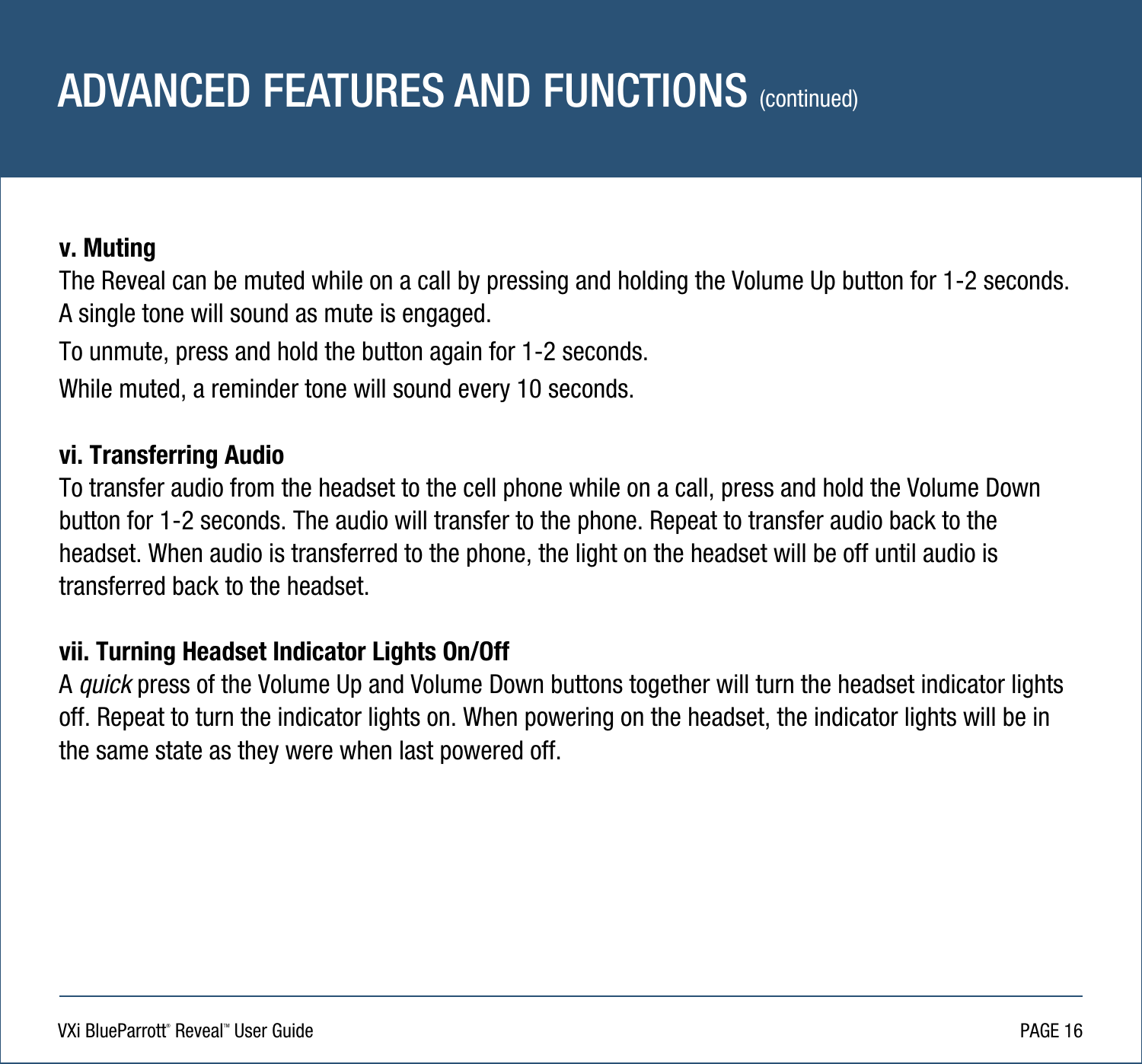## ADVANCED FEATURES AND FUNCTIONS (continued)

### **Resetting Headset's Paired Devices List**

This will reset or clear the headset's internal paired devices list. The headset must be on to perform this function.

- 1. Power on the headset. It does not matter if it connects to any devices.
- 2. Hold the headset near your ear and press and hold the Volume Up and the Volume Down buttons *together* for approximately 6-10 seconds until two low tones are heard. The LED will flash red two times, and then the headset will automatically go into Pairing Mode.
- 3. If you are not ready to pair the headset with a device, power it off. The pairing memory is now clear and will need to be paired to any desired devices before it can be used with them.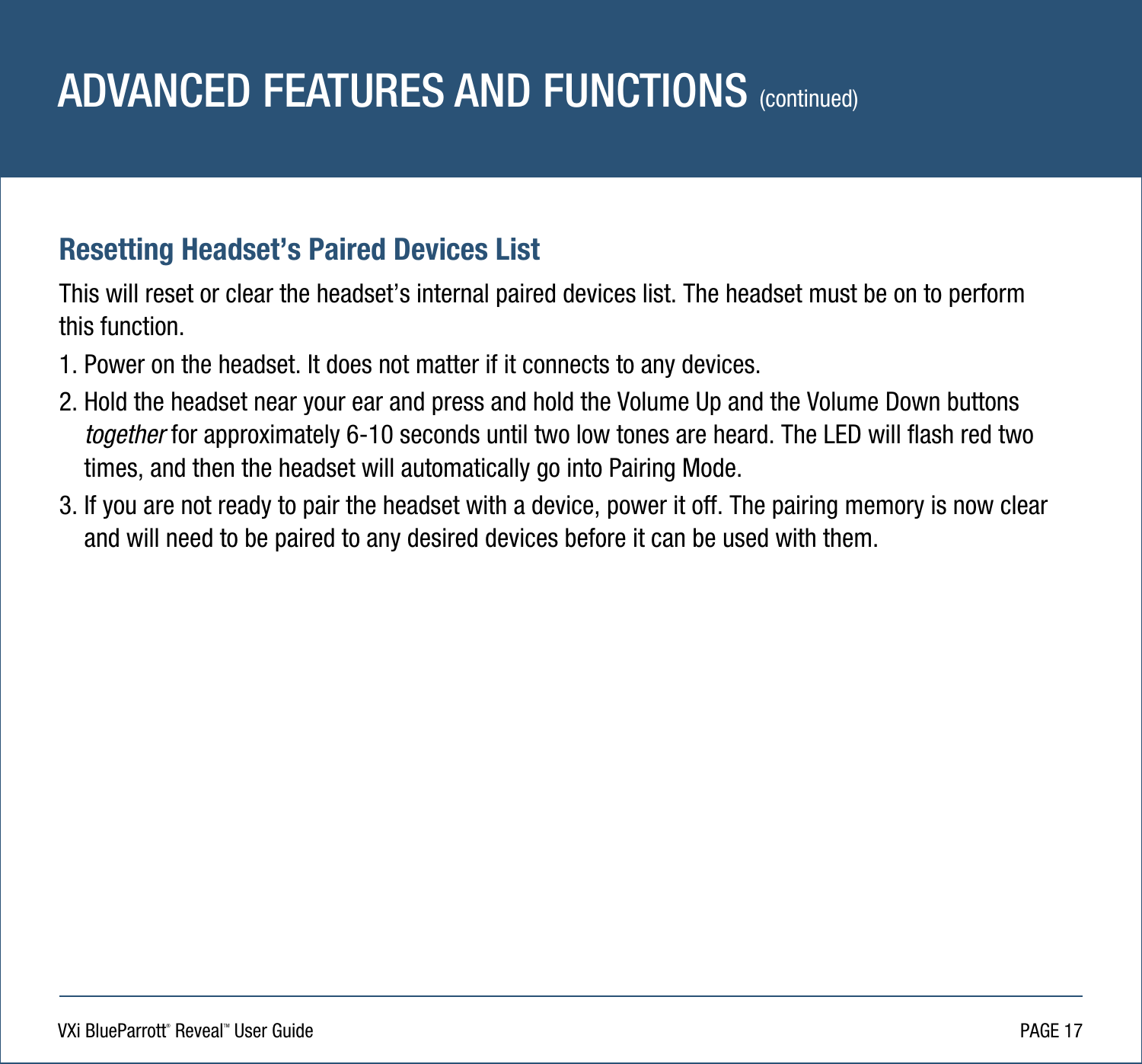## FUNCTIONS & INDICATORS TABLES

### **Standby Mode Functions**

| <b>Function</b>                           | <b>Button/Duration</b><br>of Press     | <b>LED Indicator</b>              | <b>Audio Indicator</b> | <b>Voice Indicator</b> |
|-------------------------------------------|----------------------------------------|-----------------------------------|------------------------|------------------------|
| Power On                                  | Slide switch towards<br>boom           | 3 fast blue flashes               | <b>NONE</b>            | "Power on"             |
| Power Off                                 | Slide switch towards<br>tail           | 4 fast red flashes                | <b>NONE</b>            | "Power off"            |
| <b>Enable Pairing Mode</b>                | MFB (5-6 seconds)                      | Alternating red and<br>blue flash | <b>NONE</b>            | "Discovering"          |
| Volume Up                                 | Volume Up (quick<br>press)             | <b>NONE</b>                       | 1 short tone           | <b>NONE</b>            |
| <b>Volume Down</b>                        | Volume Down (quick<br>press)           | <b>NONE</b>                       | 1 short tone           | <b>NONE</b>            |
| <b>Phone Voice Control</b><br>(Start/End) | MFB (quick press)                      | <b>NONE</b>                       | 1 tone                 | <b>NONE</b>            |
| <b>Last Number Redial</b>                 | Volume Down (1-2<br>seconds)           | <b>NONE</b>                       | 1 short tone           | <b>NONE</b>            |
| <b>Disable LEDs</b>                       | Volume Up/Volume<br>Down (quick press) | <b>NONE</b>                       | 1 short tone           | <b>NONE</b>            |
| Enable LEDs                               | Volume Up/Volume<br>Down (quick press) | LEDs active                       | 1 short tone           | <b>NONE</b>            |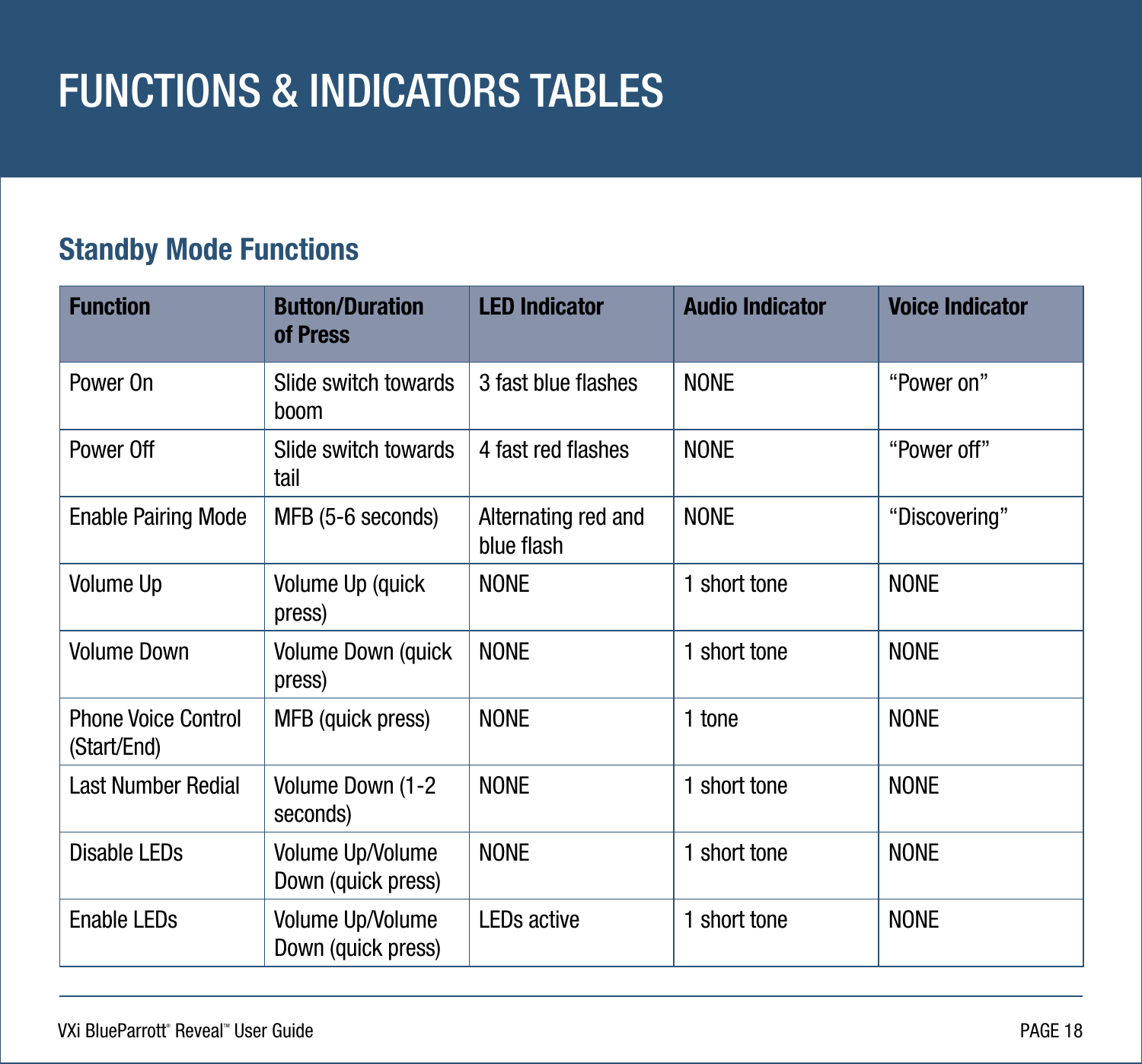## <span id="page-18-0"></span>FUNCTIONS & INDICATORS TABLES

### **Standby Mode Functions (continued)**

| <b>Function</b>                                     | <b>Button/Duration</b><br>of Press              | <b>LED Indicator</b> | <b>Audio Indicator</b> | <b>Voice Indicator</b>         |
|-----------------------------------------------------|-------------------------------------------------|----------------------|------------------------|--------------------------------|
| <b>Reset Paired Devices</b>                         | Volume Up/Volume<br>Down (5-6 seconds)          | 2 fast red flashes   | 2 low tones            | <b>NONE</b>                    |
| <b>Disable Multipoint</b><br>Mode                   | MFB/Volume Up &<br>Volume Down (3-4<br>seconds) | <b>NONE</b>          | 4 falling tones        | <b>NONE</b>                    |
| <b>Enable Multipoint</b><br>Mode                    | MFB/Volume Up &<br>Volume Down (quick<br>press) | <b>NONE</b>          | 4 rising tones         | <b>NONE</b>                    |
| <b>Establish Service</b><br><b>Level Connection</b> | MFB (quick press)                               | Fast blue flash      | 1 long tone            | "Your headset is<br>connected" |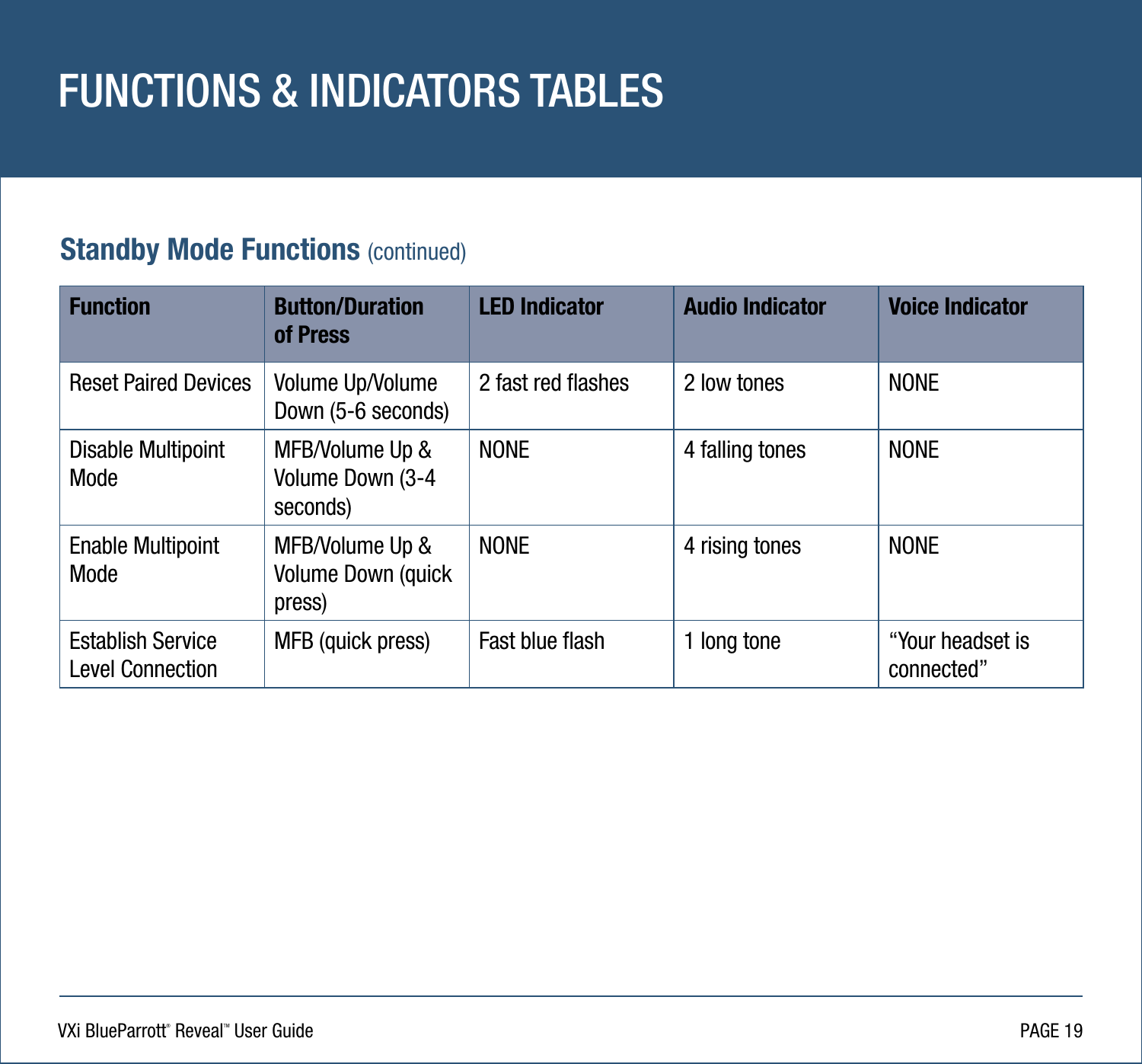### FUNCTIONS & INDICATORS TABLES (COntinued)

### **In-Call Functions**

| <b>Function</b>      | <b>Button/Duration</b><br>of Press   | <b>LED Indicator</b>                                         | <b>Audio Indicator</b>       | <b>Voice Indicator</b> |
|----------------------|--------------------------------------|--------------------------------------------------------------|------------------------------|------------------------|
| Volume Up            | Volume Up<br>(quick press)           | <b>NONE</b>                                                  | 1 short tone                 | <b>NONE</b>            |
| <b>Volume Down</b>   | Volume Down (quick<br>press)         | <b>NONE</b>                                                  | 1 short tone                 | <b>NONE</b>            |
| Mute (On/Off)        | Volume Up<br>$(1-2$ seconds)         | <b>NONE</b>                                                  | 1 tone                       | <b>NONE</b>            |
| <b>Mute Reminder</b> | <b>NONE</b>                          | <b>NONE</b>                                                  | 1 tone (every 10<br>seconds) | <b>NONE</b>            |
| Answer a Call        | MFB (quick press)                    | <b>Blue light flashes</b><br>slightly slower                 | 2 rising tones               | <b>NONE</b>            |
| End a Call           | MFB (quick press)                    | <b>Blue light flashes</b><br>slightly faster                 | 2 falling tones              | <b>NONE</b>            |
| Reject a Call*       | $MFB + Volume Down$<br>(quick press) | <b>NONE</b><br>*Sends call to<br>voicemail (if<br>available) | 2 falling tones              | <b>NONE</b>            |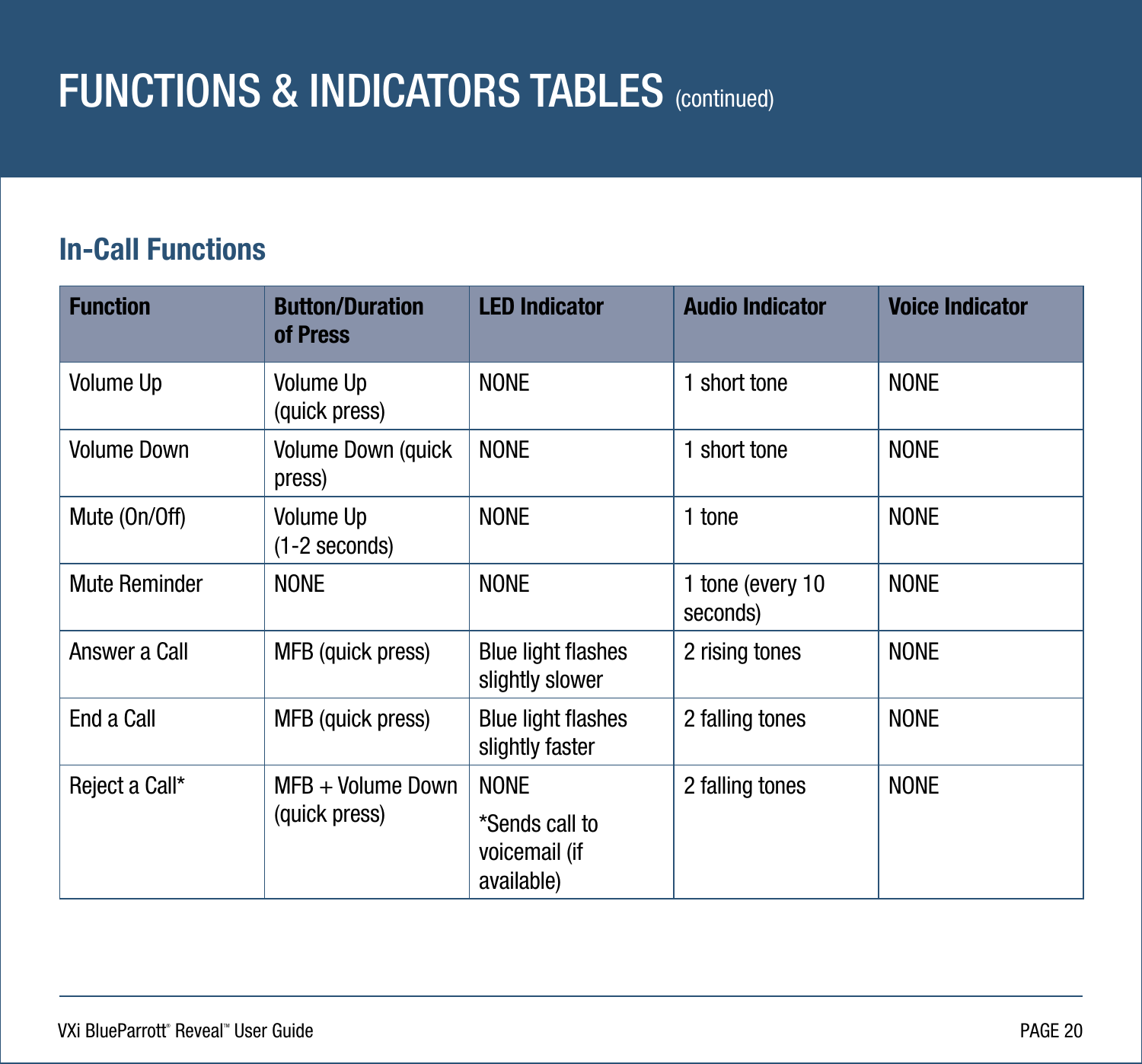### **FUNCTIONS & INDICATORS TABLES** (continued)

#### **In-Call Functions (continued)**

| <b>Function</b>                                       | <b>Button/Duration</b><br>of Press    | <b>LED Indicator</b>                                                                     | <b>Audio Indicator</b> | <b>Voice Indicator</b> |
|-------------------------------------------------------|---------------------------------------|------------------------------------------------------------------------------------------|------------------------|------------------------|
| <b>Transfer Audio</b>                                 | <b>Volume Down</b><br>$(1-2$ seconds) | NONE (LEDs go out<br>until call ends, or<br>audio is transferred<br>back to the headset) | 1 long tone            | <b>NONE</b>            |
| Answer Incoming<br>Call, Hold Current Call            | <b>MFB</b><br>(2 quick presses)       | <b>NONE</b>                                                                              | <b>NONE</b>            | <b>NONE</b>            |
| Answer Incoming<br>Call, End Current Call             | MFB (quick press)                     | <b>NONE</b>                                                                              | <b>NONE</b>            | <b>NONE</b>            |
| Reject Incoming Call,<br><b>Continue Current Call</b> | <b>MFB</b><br>$(1-2$ seconds)         | <b>NONE</b>                                                                              | 2 falling tones        | <b>NONE</b>            |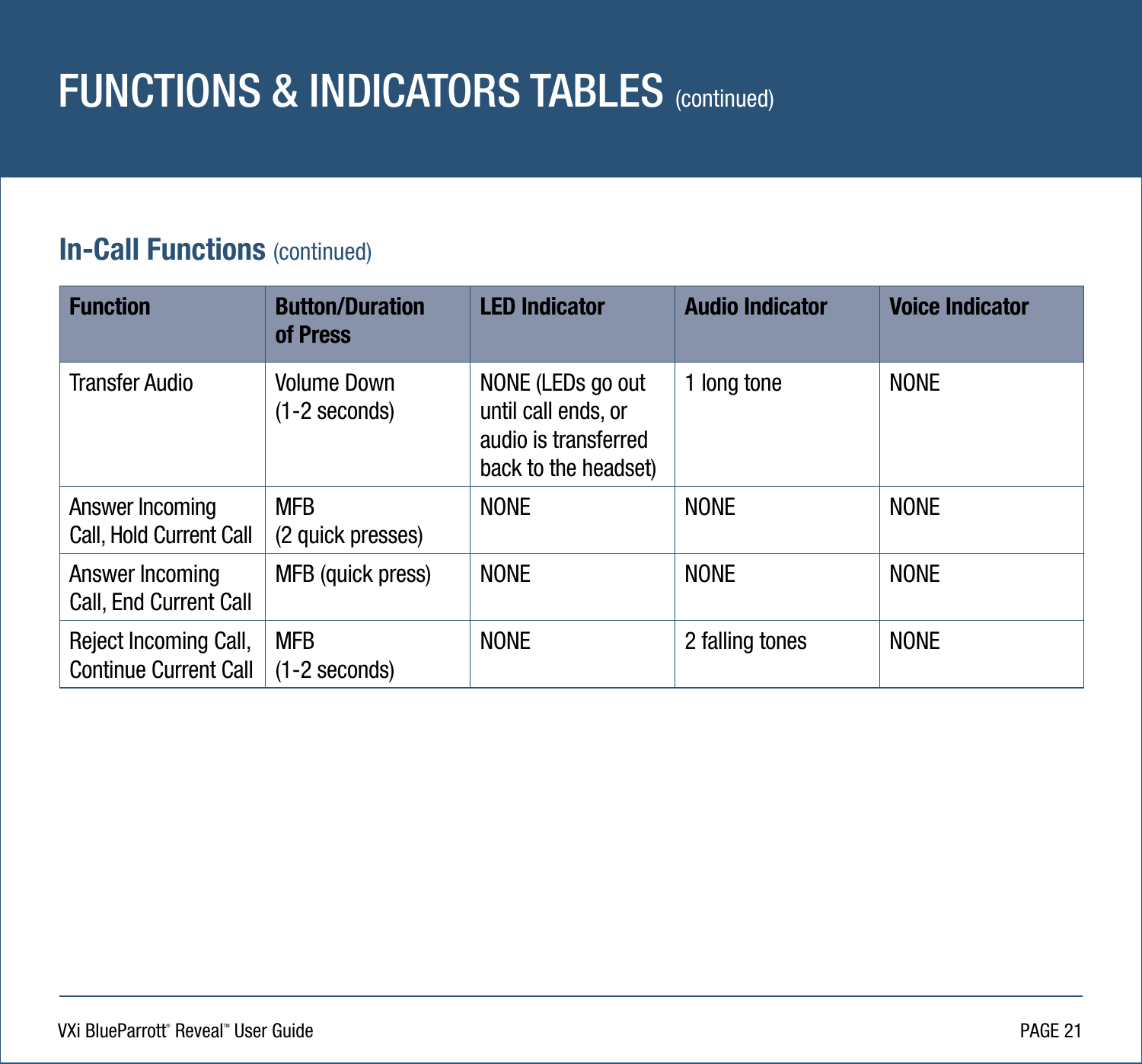### FUNCTIONS & INDICATORS TABLES (COntinued)

### **Notifications**

| <b>Notification</b>                  | <b>Button/Duration</b><br>of Press | <b>LED Indicator</b>              | <b>Audio Indicator</b>       | <b>Voice Indicator</b>            |
|--------------------------------------|------------------------------------|-----------------------------------|------------------------------|-----------------------------------|
| <b>Mute Reminder</b>                 | <b>NONE</b>                        | <b>NONE</b>                       | 1 tone (every 10<br>seconds) | <b>NONE</b>                       |
| <b>Headset Connects to</b><br>Device | <b>NONE</b>                        | Blue light, fast flash            | <b>NONE</b>                  | "Your headset is<br>connected"    |
| Disconnect from<br>Device            | <b>NONE</b>                        | Red light, slow flash             | <b>NONE</b>                  | "Your headset is<br>disconnected" |
| Out of Range (Link<br>Loss)          | <b>NONE</b>                        | Red light, slow flash             | 1 short tone                 | <b>NONE</b>                       |
| Low Battery                          | <b>NONE</b>                        | Red light, 2 fast<br>flashes      | <b>NONE</b>                  | "Battery low" every<br>60 seconds |
| <b>Connect A2DP</b>                  | <b>NONE</b>                        | Blue MFB (quick,<br>double-flash) | <b>NONE</b>                  | "Your headset is<br>connected"    |